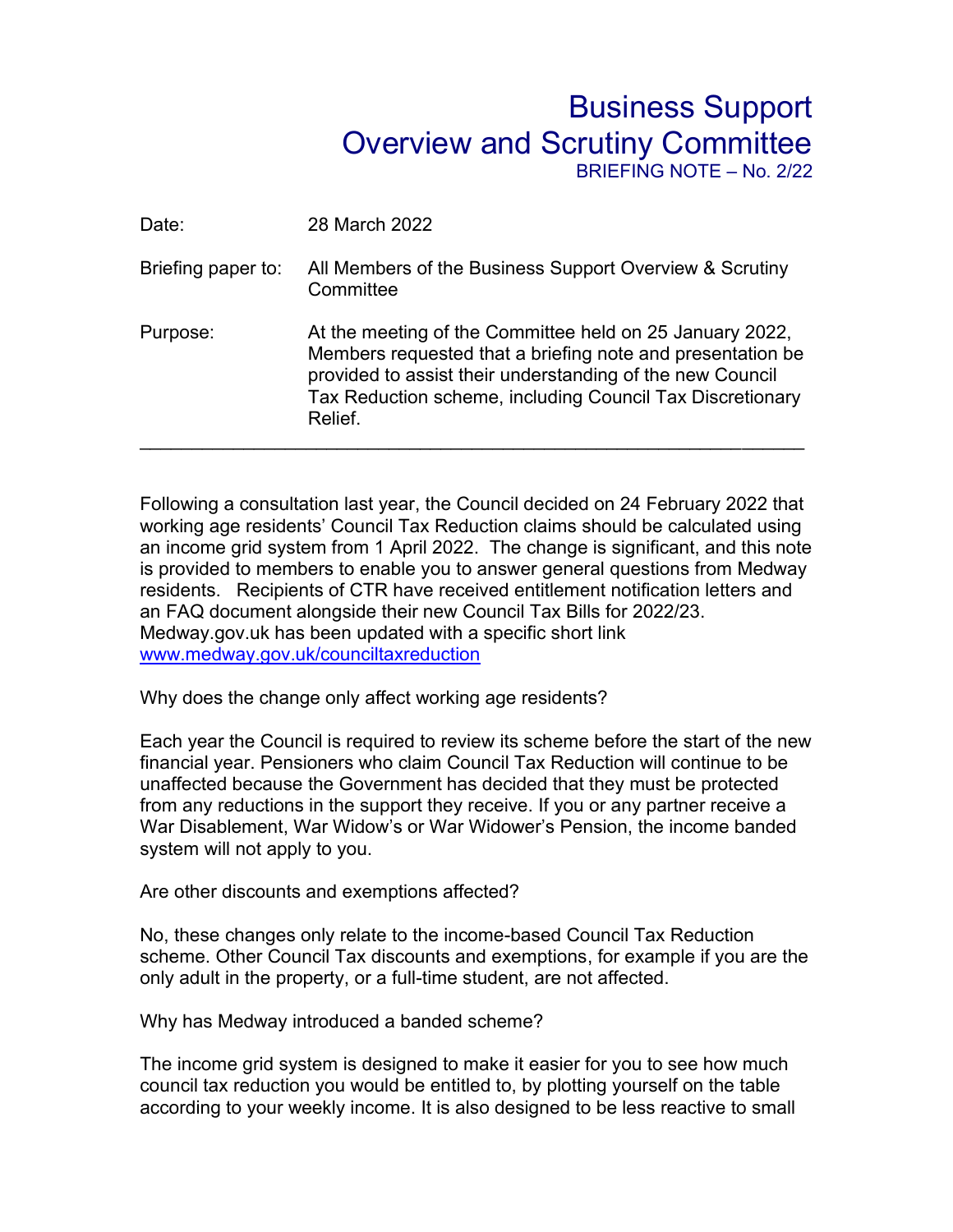changes in income. If your Council Tax Reduction changes every month due to small fluctuations in income, it could make it difficult for you to budget. Introducing the income grid should help alleviate that.

What are the weekly income bands?

| <b>Band</b> | <b>Discount</b> | Single Person with | Couple with no  | Couple or Single   | Couple or Single   |
|-------------|-----------------|--------------------|-----------------|--------------------|--------------------|
|             |                 | no children/young  | children/young  | Person with one    | Person with two or |
|             |                 | persons            | persons         | child/young person | more               |
|             |                 |                    |                 |                    | children/young     |
|             |                 |                    |                 |                    | persons            |
| $1*$        | 65%             | £0 to £94.99       | £0 to £129.99   | £0 to £179.99      | £0 to £239.99      |
| 2           | 55%             | £95 to £139.99     | £130 to £174.99 | £180 to £229.99    | £240 to £289.99    |
| 3           | 45%             | £140.00 to £184.99 | £175 to £219.99 | £230 to £279.99    | £290 to £339.99    |
| 4           | 35%             | £185 to £229.99    | £220 to £264.99 | £280 to £329.99    | £340 to £389.99    |
| 5           | 20%             | £230 to £269.99    | £265 to £309.99 | £330 to £379.99    | £390 to £449.99    |
| 6           | $0\%$           | $£270+$            | $£310+$         | $£380+$            | $£450+$            |

\*If you or any partner receive Income Support, income-related Employment and Support Allowance or income-based Job Seekers Allowance, you will automatically be placed in the top (65%) band.

What counts as income?

We count income that you, and any partner that lives with you, receive. Examples of incomes that we include are earnings^, self-employed earnings^, tax credits, pensions, student grants/loans, new-style or contributory Jobseekers Allowance and Employment and Support Allowance, Universal Credit (excluding housing costs). This list is not exhaustive.

^These are the amounts after Income tax, National Insurance and 50% of any pension contributions.

If you receive Universal Credit, we will use the Department for Work and Pensions' assessment of your income.

We won't count: Child Benefit, child maintenance, Bereavement Support Payment, Disability Living Allowance, Personal Independence Payments, Carers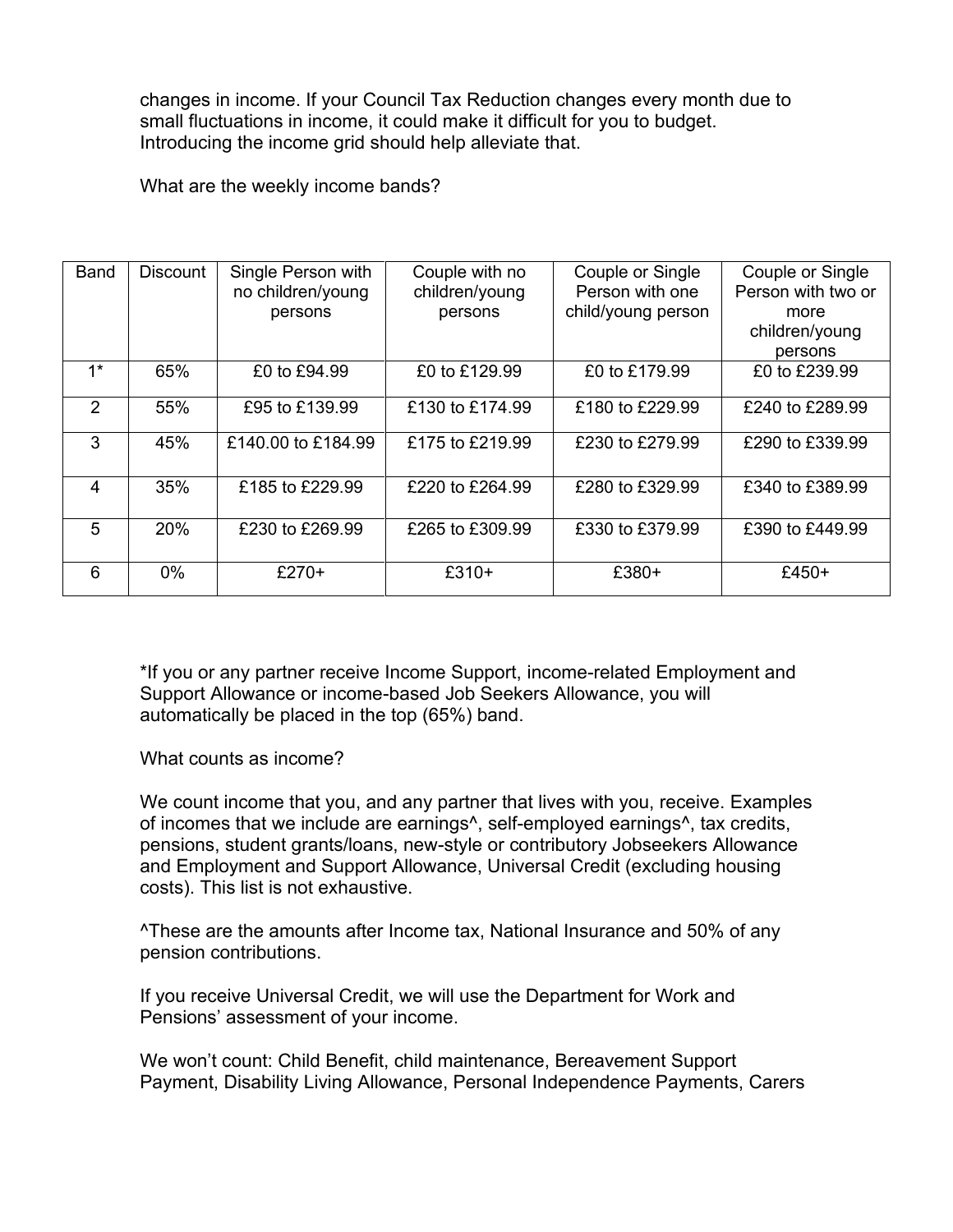Allowance, the support component of Employment and Support Allowance. Again, this list is not exhaustive.

What about savings?

The savings or capital limit remains at £16,000. If you have more than this, you will not be entitled. If you have more than £6,000, we will assume a weekly income of £1 for every £250 above £6,000.

Why does Medway limit the support offered to families with more than two children?

The Government now only offer support through Universal Credit for two children. There are certain protections for some children, including protection for some children born before April 2017. To keep the Council Tax Reduction scheme as simple as possible, these protections have not been included.

What does the £25 per week disregard mean?

It means that the first £25 per week of your earnings are not counted when we calculate what your weekly income is. For example, if you earn £150 per week, the council will disregard £25 per week and class you as having £125 per week in earnings.

A member of my household is disabled, do I receive extra help?

In addition to continuing to disregard Personal Independence Payments and Disability Living Allowance, we will also disregard an additional £40 per week from your other income. This is in addition to the £25 per week disregard from any earnings mentioned above.

What about carers, do they receive extra assistance?

Under the new scheme, we won't count Carer's Allowance as income.

Why is the housing element of Universal Credit not counted as income?

The housing element of Universal Credit is to pay your rent. Under the previous Council Tax Reduction scheme, Housing Benefit was not taken into account as income, so it remains that any element of benefit awarded to pay your rent, whether that be Housing Benefit or the housing element of Universal Credit, will not be counted as income.

Who is a non-dependant and what are the deductions?

Non-dependants are other adults living with you, who are part of your household; often they are grown-up children that you no longer receive Child Benefit for. It